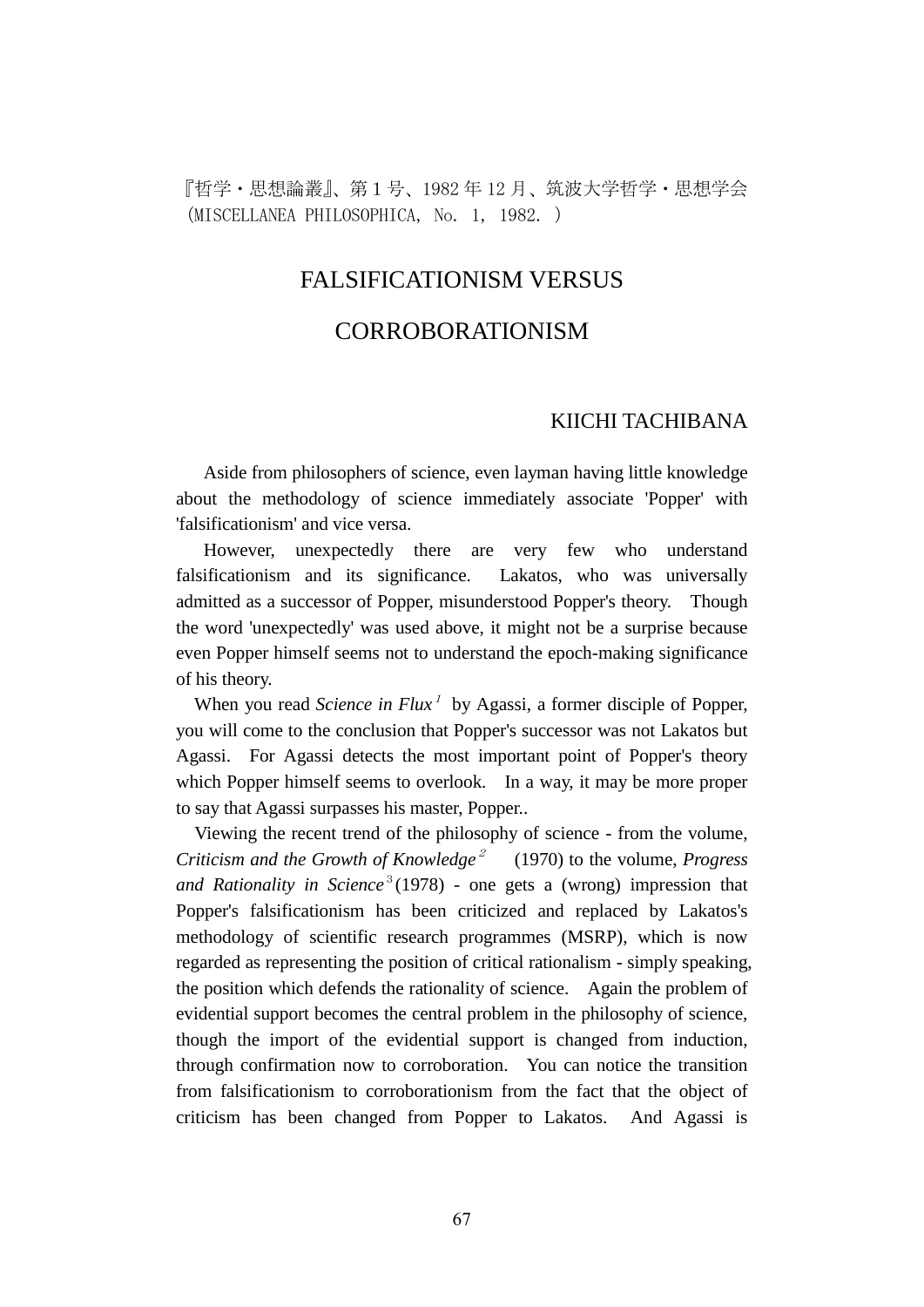completely neglected, especially in the volume, *Progress and Rationality in Science*.

 In my opinion, this shift shows nothing but a degenerating problem shift, using Lakatos's terminology. In this short paper, some reasons against corroborationism will be offered.

 By the way, from the fact that the concept of 'falsification' is closely related with the concept of 'truth' or 'falsity', it produces an epistemological problem: the problem of so-called empirical basis, i.e. the problem of the truth of basic statements, or the semantical problem: the problem of the semantical formulation of 'verisimilitude'. However, we shall not enter the former problem deeply nor treat the latter problem at all but limit our concern mainly to a methodological problem, i.e. how do we learn from experience? By falsification or by corroboration? In short, we shall treat only the empirical aspect of science.

#### I. ON THE THIRD REQUIREMENT

 The recent concern of the philosophers of science is centered on corroboration - or exactly speaking excess corroboration - which Lakatos placed in the center of his methodology (MSRP). Lakatos writes, "Justificationists valued 'confirming' instances of a theory; naive falsificationists stressed 'refuting' instances; for the methodological falsificationists it is the - rather rare - corroborating instances of the *excess* information which are the crucial ones;… the few crucial *excess-verifying instances* are decisive." <sup>4</sup>

 The start of it lies in that Popper added a famous 'third requirement' in an essay <sup>5</sup> which appeared in his work, *Conjectures and Refutations* (1963). In his work, *The Logic of Scientific Discovery*<sup>6</sup> (1959), the falsification of scientific theory being stressed, corroboration was not required. For Popper corroboration was only a critical report of the result that the attempted falsification failed. In *The Logic of Scientific Discovery*, knowledge grows by conjectures and refutations. For the growth of knowledge corroboration was unnecessary.

 However, in the essay mentioned above, Popper added the third requirement for the growth of knowledge. He writes, "We require that the theory should *pass* some new, and severe, tests."<sup>7</sup> This seems to be a modification or a deviation from falsificationism. For this requirement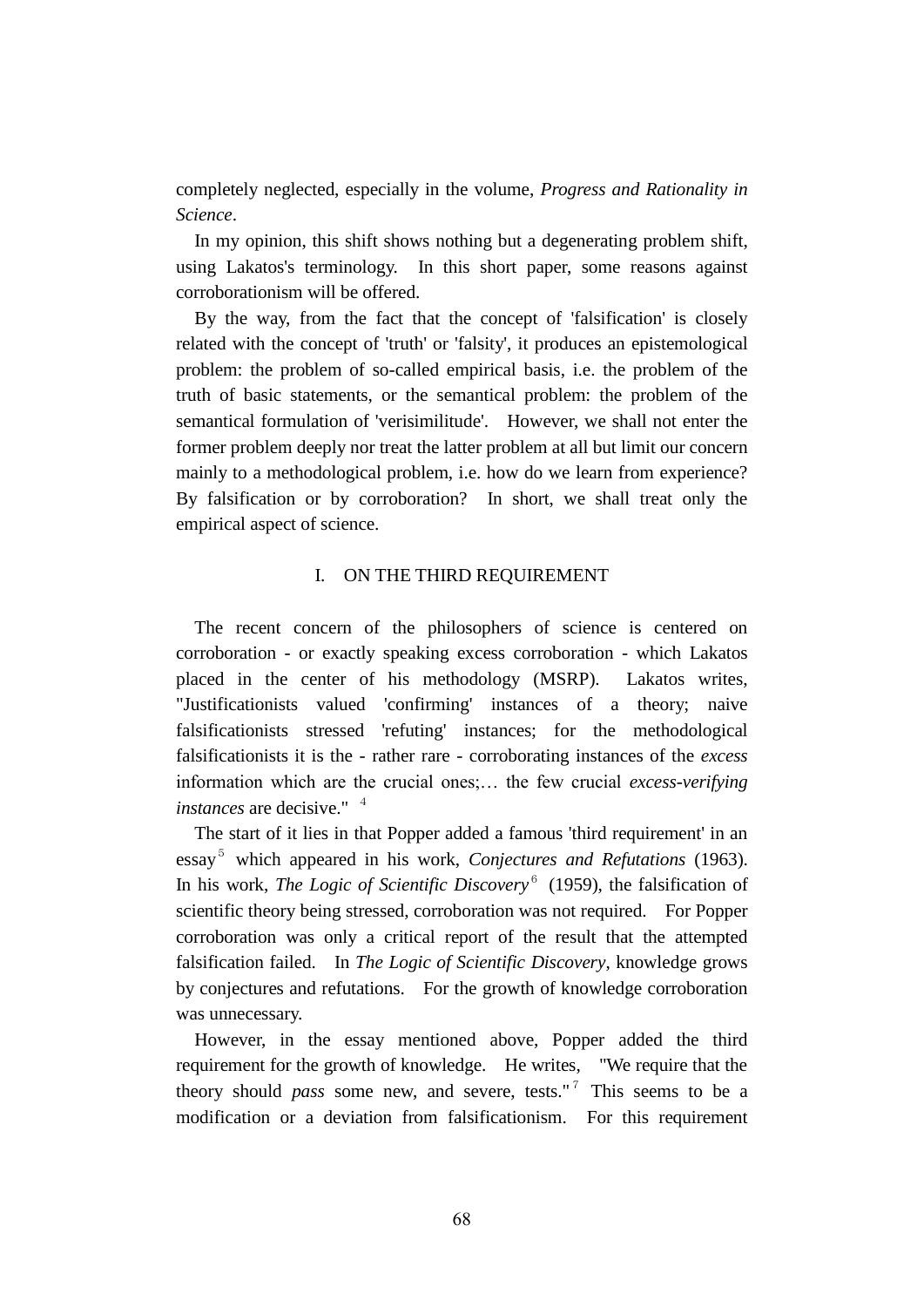seems to claim that falsification is not enough for the growth of knowledge. Using Agassi's words, <sup>8</sup> Popper now thinks that conjectures, corroborations, and refutations are necessary conditions for the growth of knowledge. Agassi is opposed to the third requirement as that for the growth of knowledge. 9 On the other hand, Lakatos was willing to accept the requirement and modified it and named the modified one 'acceptability,'.<sup>10</sup>

 There are two problems concerning corroboration. Is corroboration indispensable for the growth of knowledge? Does corroboration have something to do with the empirical character of science?

## II. IS COOROBORATION INDISPENSABLE FOR THE GROWTH OF KNOWLEDGE?

 Before we examine Popper's arguments for the third requirement, we have to take note of two points. (1) Popper himself is aware of the strangeness of this requirement.<sup>11</sup> (2) He points out that this requirement clearly cannot be indispensable.<sup>12</sup> Rather, Popper is hesitating between falsificationism and corroborationism.

 According to Popper, philosophers are classified as belonging to two main groups; (1) the verificationist philosophers of knowledge, (2) the falsificationist philosophers of knowledge.<sup>13</sup> Corroborationism is a residue of verificationist modes of thought,  $14$  not belonging to the group of falsificationism. Therefore, Popper cannot hold both falsificationism and corroborationism at the same time. He cannot be doubly blessed.

 Popper's supportive arguments for the third requirement are divided mainly into two parts. A. factual or psychological arguments, B. logical or methodological arguments. Let us consider each argument in detail.

 A.1 Without the third requirement, further progress in science would become impossible. $15$ 

 However, the corroboration which is mentioned here is not the corroboration of a theory but that of new effects. Of course, the discovery of new facts is indispensable. But it has nothing to do with the corroboration of a theory.

 A.2 Without the third requirement, science would stagnate, and lose its empirical character.<sup>16</sup>

 In order to support this argument, Popper introduces a new kind of definition of ad hocness. If a theory which is independently testable should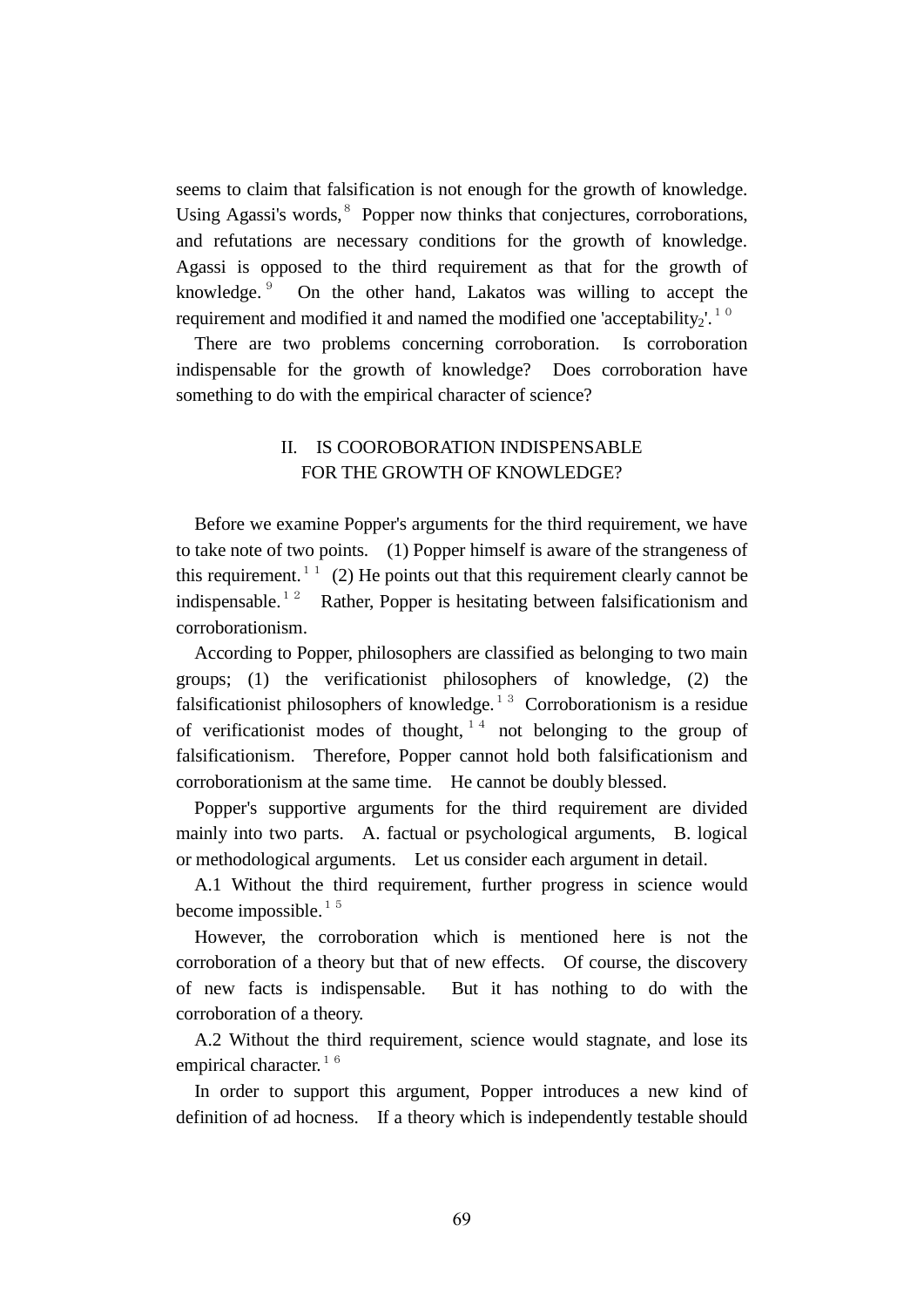not pass the independent test, it is ad hoc, for it is always possible, by a trivial stratagem, to make an ad hoc theory independently testable by connecting it with any testable but not yet tested *fantastic* ad hoc prediction which may occur to us (or to some *science fiction writer*).<sup>17</sup>

 However, concerning the prediction of unknown facts, is it possible to know whether it is fantastic or not before testing? If it is known in advance, it is not independently testable, and if it is not known in advance, one cannot assert that it is a fantastic prediction. In connection with this argument, Popper, mentioning Giedymin's general methodological principle of empiricism: Nature must be able to defeat us at least sometimes, says that If we drop our third requirement, then we can always win.<sup>'18</sup> However, is not the third requirement rather a requirement that we sometimes have to win the battle with Nature? A theory which did not fulfill the third requirement, for example, the Bohr-Kramers-Slater theory, was defeated by Nature. Therefore, without the third requirement it is possible to lose all the time, but it is impossible to always win.

A theory, if it is *genuinely* independently testable, is not ad hoc at all.

 A.3 Without the third requirement, a theory would be a mere instrument of exploration.<sup>19</sup>

 However, for Popper the concept of 'truth' is a regulative principle or idea which is beyond human reach. Therefore, all theories which men invent cannot be true. That is, they are nothing but stepping stones, aiming at the truth and guessing about the structure of the world. In a sense, they may be instruments but they are instruments by which we try to get nearer to the truth. They are never instruments in terms of instrumentalism.<sup>20</sup>

 A.4 If we should only succeed in refuting our theories but not in obtaining some verifications of predictions of a new kind, we might decide that our scientific problems have become too difficult for us because the structure (if any) of the world is beyond our powers of comprehension. Therefore, for us to fulfill the third requirement, we need a world whose mathematical structure is not so intricate as to make progress impossible. $2<sup>1</sup>$ 

What on earth does this assertion mean? Does it mean that in order to succeed in corroboration, the world must not be so very different from the world as we know? Do not you think it is strange? We are going to show this strangeness by using Agassi's thought experiment.

 Agassi says, 'Consider a universe in which science is almost like ours, with series of conjectures, some of which are tested, but in which, by luck or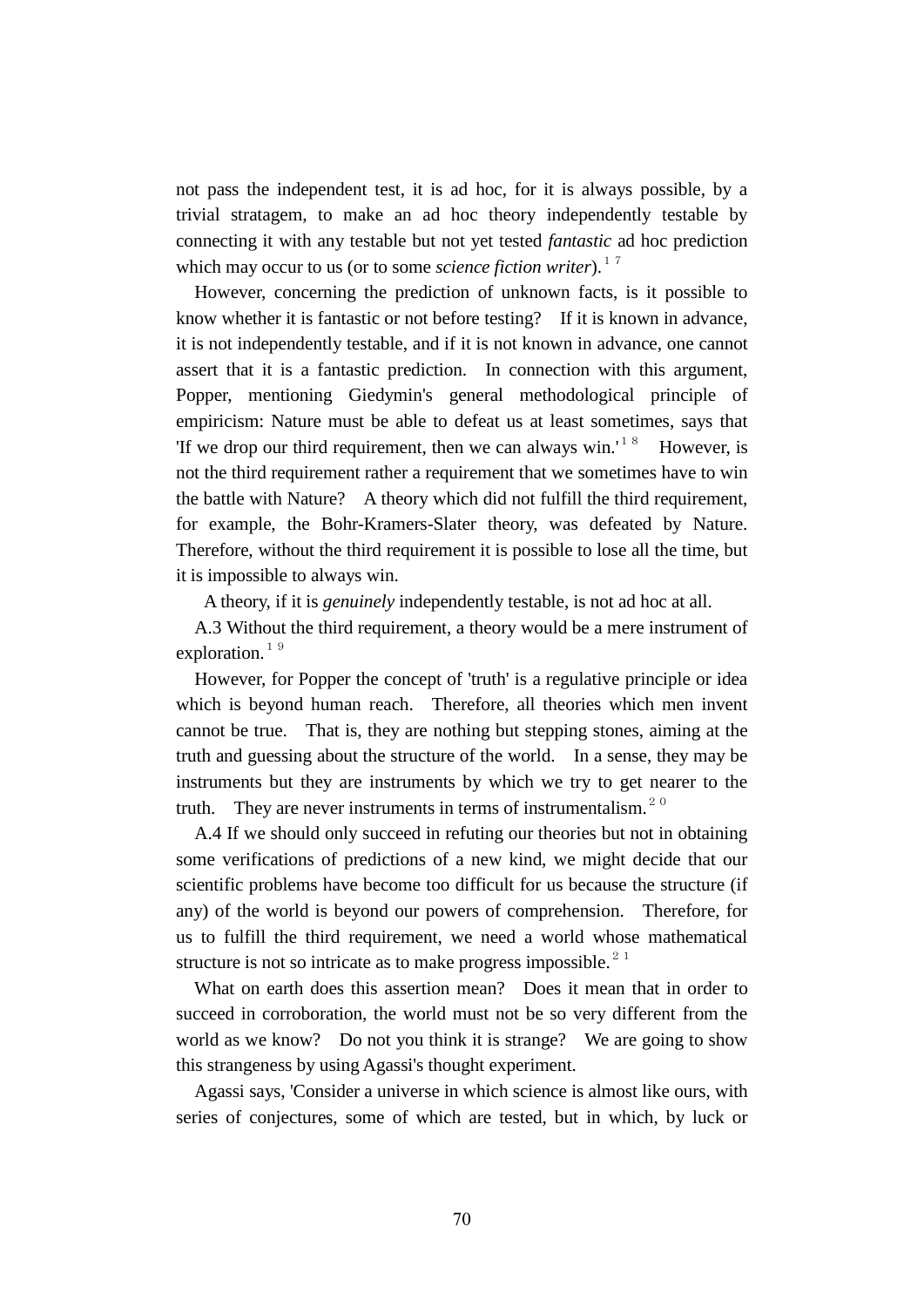otherwise, every test is successful; that is to say, in that universe every test refutes a theory. Query: does that universe have science proper or not? *Popper's answer must be in the affirmative.*<sup>'22</sup> However, as you know from Popper's above argument, his answer is unexpectedly *in the negative*!

 Popper is aware of the fact that the arguments, which are examined above, have only psychological effects or encouragement.<sup>23</sup> Then he produces three more reasons for the third requirement, which, he insists, are logical or methodological.

 B.1 We know that if we had an independently testable theory which *was, moreover, true*, then it would provide us with successful predictions (and only with successful ones). Successful predictions . . . are therefore at least necessary condition for the truth of an independently testable theory. In this sense - and only in this sense - our third requirement may even be said to be 'necessary', *if we seriously accept truth as a regulative idea.*<sup>24</sup>

 This argument is connected with the former (A.3) argument. However, if we seriously accept truth as a regulative idea, we cannot obtain the comprehensively true theory. In other words, every theory is doomed to be refuted. It is a deviation from falsificationism to require the irrefutable, true theory.

 B.2 If it is our aim to strengthen the verisimilitude of our theories, or to get nearer to the truth, then we should be anxious not only to reduce the falsity-content of our theories but also strengthen their truth-content.<sup>25</sup>

 However, even if an independently testable theory is refuted by the first severe test, its truth-content as well increases. Lakatos has already compared two models of scientific growth, the Popperian model and the Agassite model. So we are going to use only the descriptive side of his comparisons.

(1) A major theory  $T_0$ , accepted<sub>2</sub>, is refuted by a minor falsifying hypothesis  $f_1$ ; which is also accepted<sub>2</sub>. The (relevant part of the) body of science in both models consists of  $T_0$  and  $f_1$ .

(2)  $T_1$  is proposed.  $T_1$  is bold, explains all the truth-content of  $T_0$  as well as  $f_1$ ; its excess content is  $e_1$ . But  $e_1$  is 'fully refuted',  $T_1$  is rejected. The refuting hypothesis is  $f_2$  and it is accepted<sub>2</sub>.

In the Popperian model the body of science now consists of  $T_0$ ,  $f_1$ ,  $f_2$ . In the Agassite model it consists of  $T_1$  and  $f_2$ .

(3) T2 is proposed. T2 is bold, explains all the truth-content of  $T_1$  as well as  $f_2$ ; its excess content is  $e_2$ . But  $e_2$  is 'fully refuted',  $T_2$  is rejected. The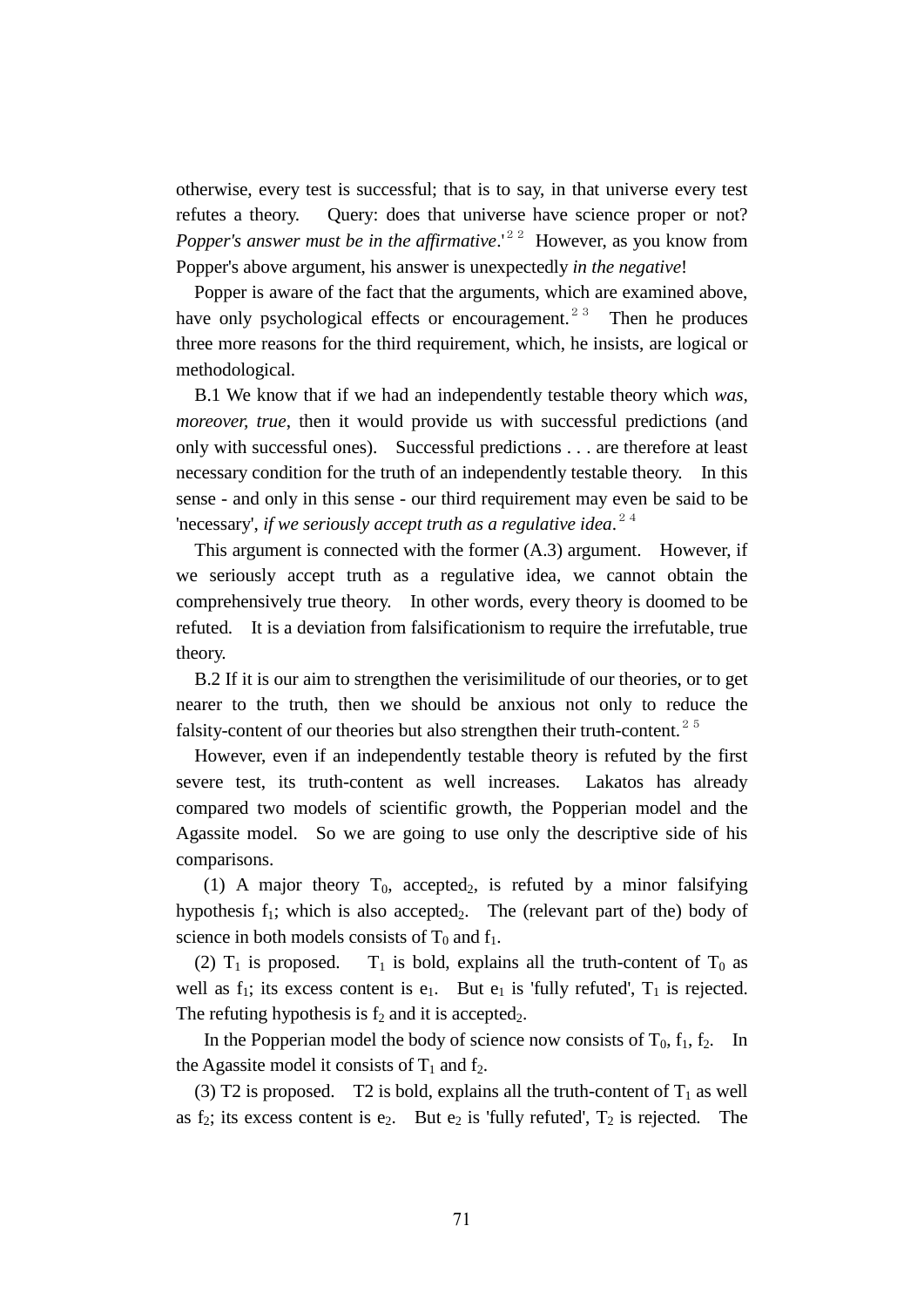refuting hypothesis is  $f_3$  and it is accepted<sub>2.</sub>

In the Popperian model the body of science now consists of  $T_0$ ,  $f_1$ ,  $f_2$ ,  $f_3$ . In the Agassite model it consists of  $T_2$  and  $f_3$ . And so on.<sup>26</sup>

Even in the Agassite model, the truth-content of  $T_2$  is greater than that of  $T_1$ , and  $T_2$  is greater than  $T_0$ . For while  $T_0$  fails to explain  $f_1$ ,  $T_1$  explains  $f_1$ , i.e.  $T_1$  includes the truth-content of  $f_1$ . Similarly, while  $T_1$  fails to explain  $f_2$ ,  $T_2$  explains  $f_2$ , i.e.  $T_2$  includes the truth-content of  $T_1$ ,  $f_2$ , or  $T_0$ ,  $f_1$ ,  $f_2$ .

 B.3 In science crucial experiments are decisively important, but without the third requirement, it would be impossible to do crucial experiments.<sup>27</sup>

However, for example, there is a crucial experiment between  $T_0$  and  $T_1$ . For while  $T_0$  cannot explain  $f_1$ ,  $T_1$  explains  $f_1$ . Besides there is another crucial test of  $f_2$  against  $T_1$ .

 Incidentally, Lakatos proposes another argument for the third requirement. He argues as follows:

"Following the line of Agassi's argument, let us imagine that after  $T_0$  and  $f_1$ ,  $T_2$  is immediately proposed.  $T_2$  will then be accepted<sub>1</sub> and also accepted<sub>2</sub>, for  $f_2$  is part of its excess content. Now why should  $\{T_0, T_1, T_2\}$  represent a degenerative shift when  ${T_0, T_2}$  represents a progressive shift? The argument is interesting. But instead of being an argument *against* the 'Popperian model', it gives a final touch to its clarification. According to Popper, the essence of science is growth; fast potential growth (acceptability<sub>1</sub>) and fast actual growth (acceptability<sub>2</sub>). Slow growth is not good enough to live up to popper's ideal image of science. If imagination does not fly fast enough ahead of the discovery of facts, science degenerates." $28$ 

 However, this requirement demands that man should be more imaginative or rather demands that the world should not be so intricate. This demand is strange, as we pointed out in A.4.

# III. DOES CORROBORATION HAVE SOMETHING TO DO WITH THE EMPIRICAL CHARACTER OF SCIENCE?

 So far we criticized mainly Popper's arguments for the third requirement one by one. However, there is a strong argument against the third requirement. Of course it is not our invention but Popper's. It is ironical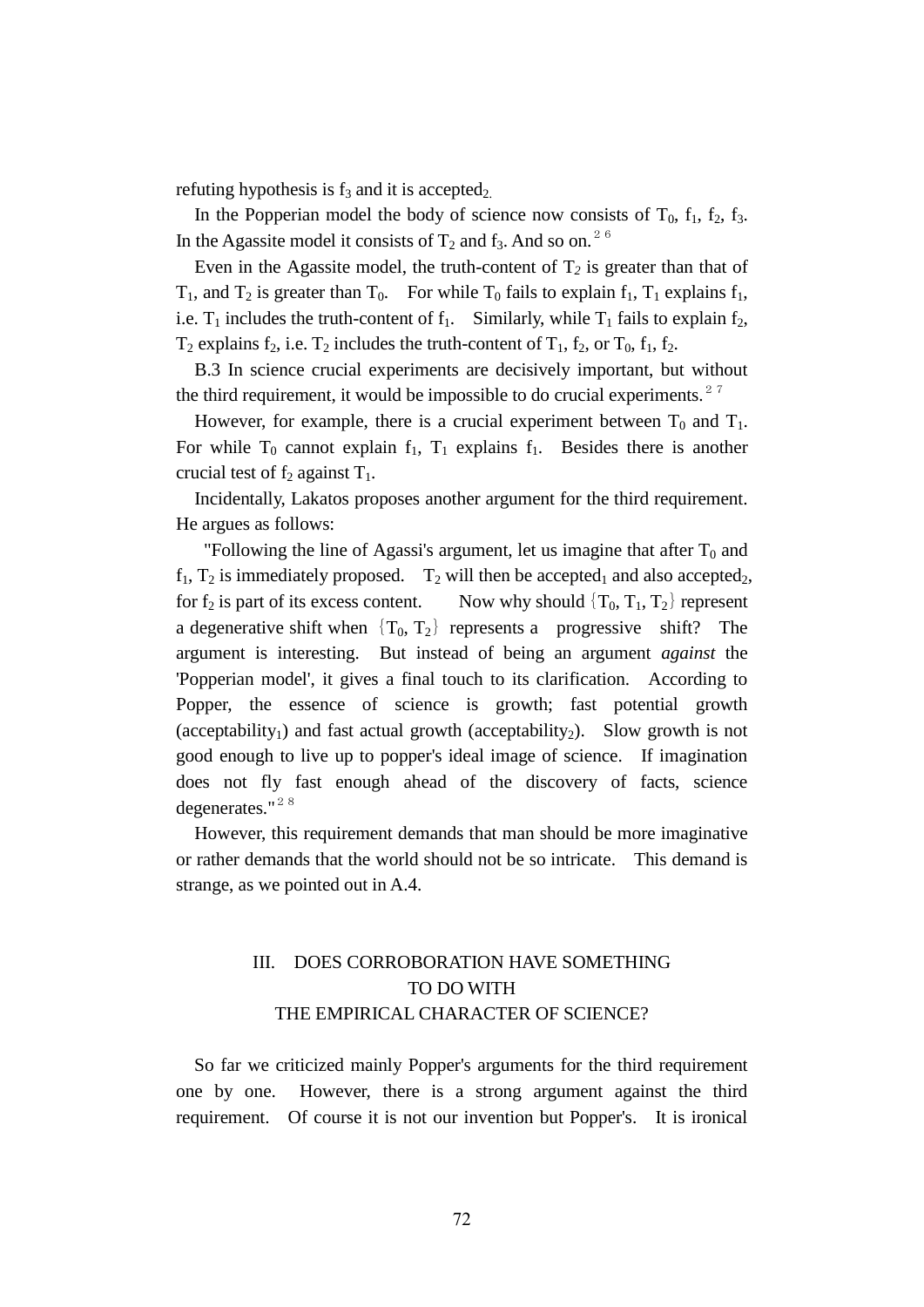to use Popper's argument against Popper. Logically speaking, as Popper notices,  $29$  it is irrelevant whether supporting evidences precede or follow in time the invention of the theory. For the logical relation between the prediction of new facts and a theory and the logical relation between the explanation of the known facts and a theory are the same. Both are deducible from the theory plus the initial conditions. According to Popper, the statements of the predicted new facts and the statements of the explained known facts are both instantial statements of the theory which succeeded in prediction and explanation. And instantial statements do not have the empirical character of scientific theory.<sup>30</sup> For according to popper, the empirical content of a theory is determined by (and equal to) the class of those observational statements, or basic statements, which *contradict* the theory, *not* the class of all observational statements which *follow* from the theory.<sup>31</sup>

 Successful predictions belong not to the empirical content of the theory but rather to its logical content. Therefore, successful predictions have nothing to do with the empirical character of a theory. So we cannot accept Popper's following statement.

 "Yet I believe that we should feel that, especially for the functioning of its *empirical* side, both kinds of successes are essential: success in refuting our theories, and success on the part of some of our theories in resisting at least some of our most determined attempts to refute them."<sup>32</sup>

When a theory is falsified, i.e. its potential falsifiers turn out to be actual, they constitute the empirical content of the theory. Popper says, "de moritius nil nisi beme: once a theory is refuted, its empirical character is secure and shine without blemish."<sup>33</sup> On the other hand, when a theory is corroborated, i.e. its potential falsifiers turn out to be false, or negations of its potential falsifiers become actual, we find that they do not constitute the empirical content of the theory. Therefore, we do not obtain empirical knowledge from corroboration, the successful prediction, but only from falsification.

 A word about rationality. From the corroborationist point of view it is rational for scientists to accept a theory as long as it is better corroborated than another theory or is excess corroborated. However, it is quite difficult to ascertain excess corroboration. For, as mentioned earlier, prediction and explanation have the same logical relation to a theory. It is usual that successful explanation of a known fact cannot be counted as corroboration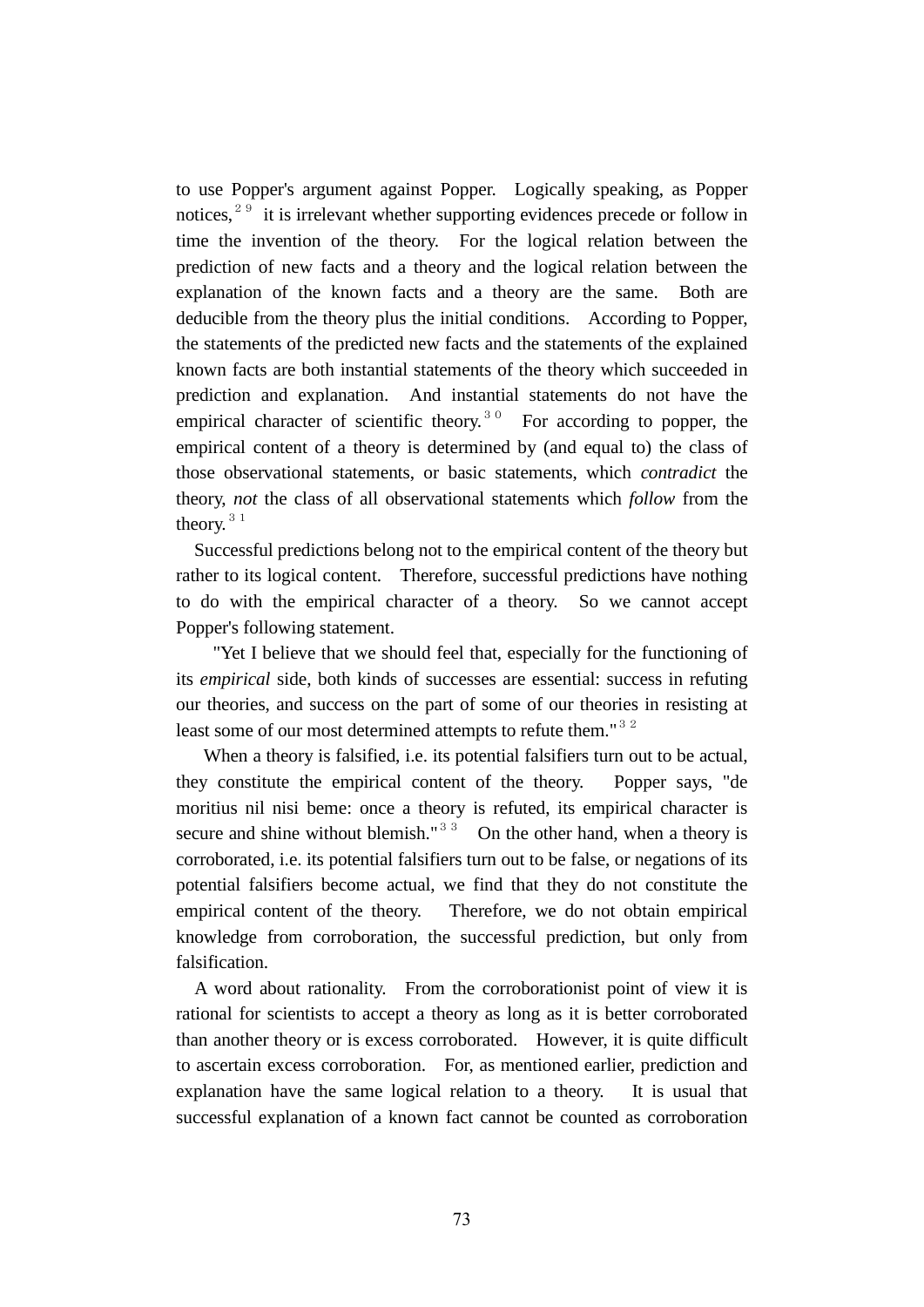because there is no severe test for it. Then corroborationists have to distinguish the success of prediction from the explanation of known facts. They have to investigate which instances a scientist knew when he constructed his theory. In order to do that, they cannot hold a logical investigation. Thus the problem of the growth of knowledge has been shifted from a logical one to a socio-historical one.<sup>34</sup> However, for falsificationists it is possible to do logical analysis on the problem of the growth of knowledge. In the sense that falsification occurs in history, falsification has a historical character. But falsification is a falsification, whether it precedes or follows historically the construction of the theory. You do not have to adopt a historical, sociological approach. Therefore, for falsificationists the recent problem shift seems to be degenerating, or rather to be mistaken. Corroboration has nothing to do with empirical knowledge at all. It is nothing but an optical illusion as Popper asserted against induction.<sup>35</sup>

 Does it mean the collapse of the rationality of science? For corroborationists it seems to be so. However, for falsificationists not at all. From the falsificationist point of view, it is rational for scientists to admit falsifications after they attempt to counter-criticize the falsifications, and then try to overcome the difficulties or problems which are produced from the falsifications. Some scientists may test the falsified theory as far as it has independently testable consequences. Or some may try to ascertain the limit of the explanatory power of a theory. Or some may boldly attempt to construct a new theory which will explain the mistakes of the previous theory and its falsifying instances, or a bolder theory which has independently testable consequences. It is possible to say that they are all rational in so far as they do not ignore various kinds of falsifications when they notice them. In short, it is rational to admit mistakes as mistakes.

 However, some critics of falsificationism may ask how we can admit mistakes as mistakes. They may criticize falsificationism as follows. It might be true that concerning universal statements, by which scientific theories are formulated, there is an asymmetry between truth and falsity. For we cannot verify scientific theories but can falsify them. But how about basic statements, which we use as the means of testing a scientific theory? In order to falsify a basic statement, *we cannot but accept another basic statement as true*. Falsification of a basic statement presupposes verification of another statement. Without verification, falsification is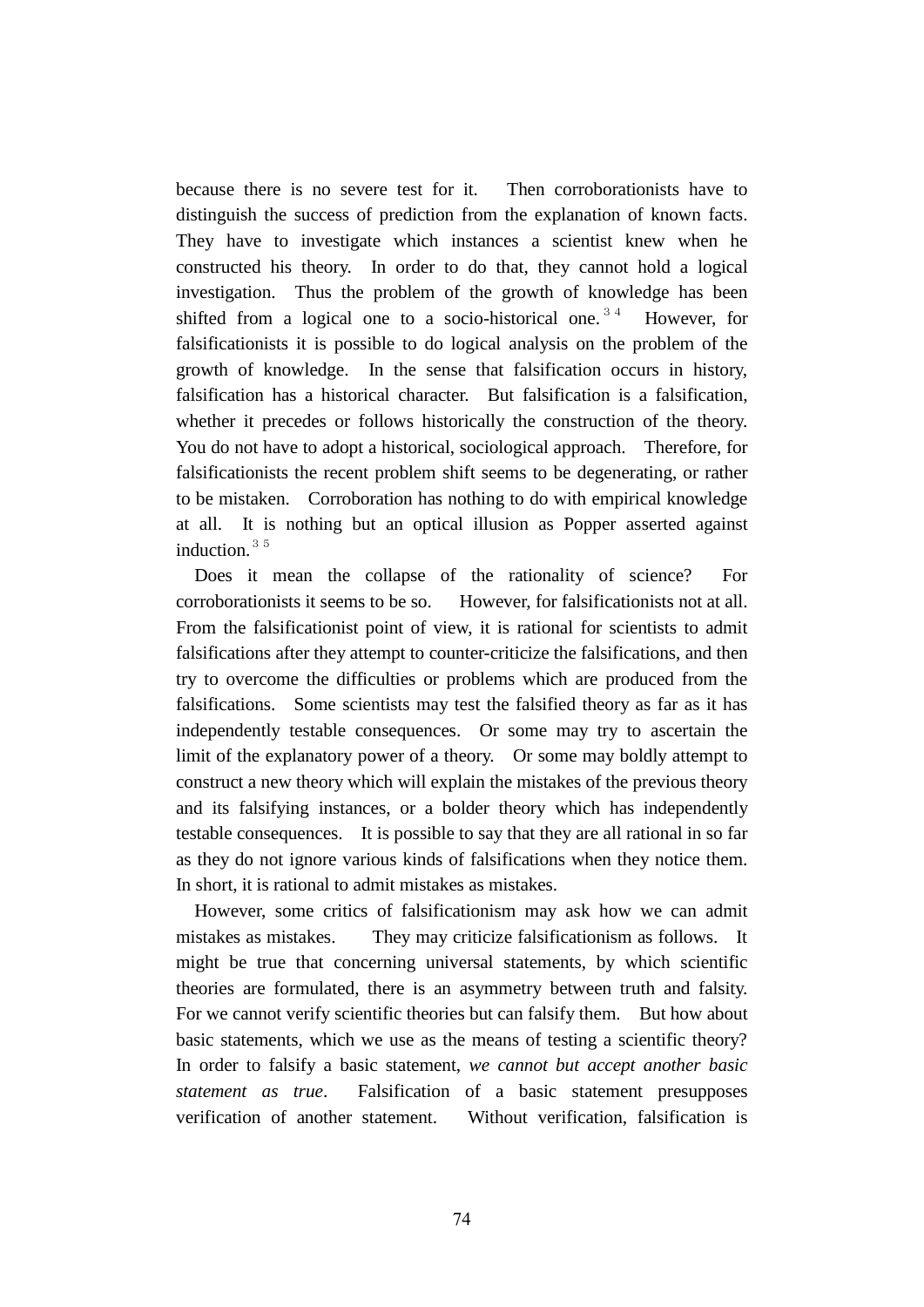impossible. Therefore, if one cannot insist on the truth of a basic statement, one cannot insist on the falsity of another basic statement, either. Therefore, we can never identify that such and such statements are mistaken, i.e. false.

 The point is this. While falsificationism depends on the doctrine of asymmetry between truth and falsity, its critics deny the asymmetry. Which is right? We can counter-criticize the denial of the asymmetry. As Popper says, any statements are transcendent from experience.<sup>36</sup> Therefore, there is always a possibility of errors in them. One can criticize them, i.e. we can insist on the falsity of them. Basic statements are not exception. We can criticize any basic statements when we doubt them. Sometimes criticism may succeed. Sometimes criticism may be rebutted by counter-criticism. Both criticism and counter-criticism are attempts at falsification. We can only say that the target for our criticism is doubtful or false. We do not have to assert that the statements, on which our criticism is based, are true. For when we accept some statements, we always accept them as the result of a critical examination, i.e. because of the failure of an attempted falsification. *We d o not accept as true*. On the other hand, when we reject some statements, we reject them as *false*. For, as Popper says, "such things as obscurity or confusion may indicate error, ... incoherence and inconsistency do establish falsehood."<sup>37</sup> In each stage we can always adopt a negative or critical approach to any statements, without being committed to justification or verification of any kinds.

 In science falsification is not a vice but virtue. We have to assign rather plus marks for falsification.<sup>38</sup> Rationality is defined by our ignorance, not by knowledge.

#### **NOTES**

 $\overline{a}$ 

<sup>1</sup> Agassi, J., *Science in Flux*, [SF], Boston Studies in the Philosophy of Science, 28, edited by R. S. Cohen and M. W. Wartofsky, Dordrecht, Reidel, 1975.

<sup>2</sup> *Criticism and the Growth of Knowledge*, [CGK], edited by I. Lakatos and A. Musgrave, Cambridge University Press, 1970.

<sup>3</sup> Progress and Rationality in Science, [PRS], edited by R. S. Cohen and M. W. Wartofsky, Dordrecht, Reidel, 1978.

 $4$  Lakatos, I., Falsification and the Methodology of Scientific Research Programmes, in [CGK], p.120. Italics are original.

<sup>5</sup> Popper, K. R., Truth, Rationality, and the Growth of Scientific Knowledge, [TRG], in *Conjectures and Refutations*, [CR], London, Routledge, 1963.

<sup>6</sup> Popper, K. R., The Logic of Scientific Discovery, [LSD], London, Hutchinson, 1959.